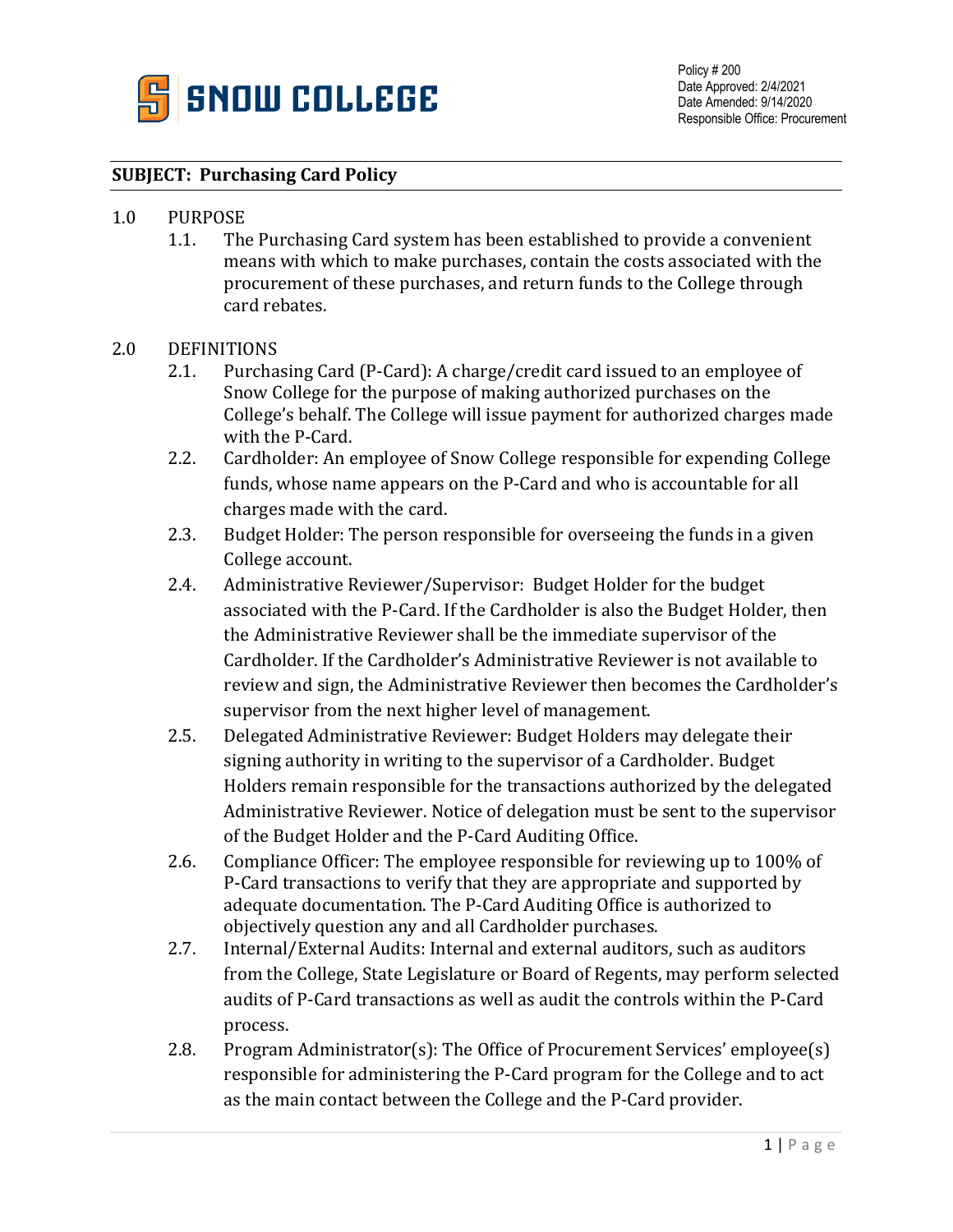

- 2.9. Single Transaction Limit: A dollar limitation of purchasing authority assigned to the Cardholder for each total charge made with the P-Card.
- 2.10. Billing Cycle Transaction Limit: A dollar limitation of purchasing authority assigned to the Cardholder for the total of all charges made during each monthly billing cycle.
- 2.11. Split Transaction: Splitting orders to remain under the Cardholder single transaction limit or to avoid the required bidding procedures.
- 2.12. Statement of Account: A listing of all transactions charged to the Cardholder's account through the end of the monthly billing cycle. The Card Issuer has the electronic statements available for download, directly to the Cardholder, on a monthly basis.
- 2.13. Default Accounting Code: The College budget/index code assigned to an individual Cardholder's P-Card. Only one Default Accounting Code can be assigned to a given Purchasing Card and all charges made with the P-Card will be posted to that Default Accounting Code unless alternative adiustments are made.
- 2.14. Allocation: Cardholders are responsible to ensure charges are allocated to the appropriate budget and classified based on transaction type.
- 2.15. Receipt: A merchant produced or non-College document that records the relevant details for each item purchased. The record retention for all Purchasing Card transactions is five years from the statement date.
- 2.16. Card Issuer: The financial institution with which the College has contracted to facilitate the Purchasing Cards used by the College.
- 2.17. Rebate: An incentive provided by the Card Issuer whereby funds are returned to the College based on the College's P-card spending in a designated period.
- 2.18. Merchant Commodity Code: A vendor-reported four-digit number, also known as an MCC, used to classify a business by the types of goods or services it provides.
- 2.19. Blanket, Open, or Standing Order: A process whereby a cardholder authorizes a vendor to maintain a P-Card number on file which will be used for paying for variable purchases without separate authorization for each purchase.
- 2.20. Recurring Order: A process whereby a cardholder authorizes recurring charges for identical purchases such as non-variable monthly software fees or journal subscriptions.
- 3.0 POLICY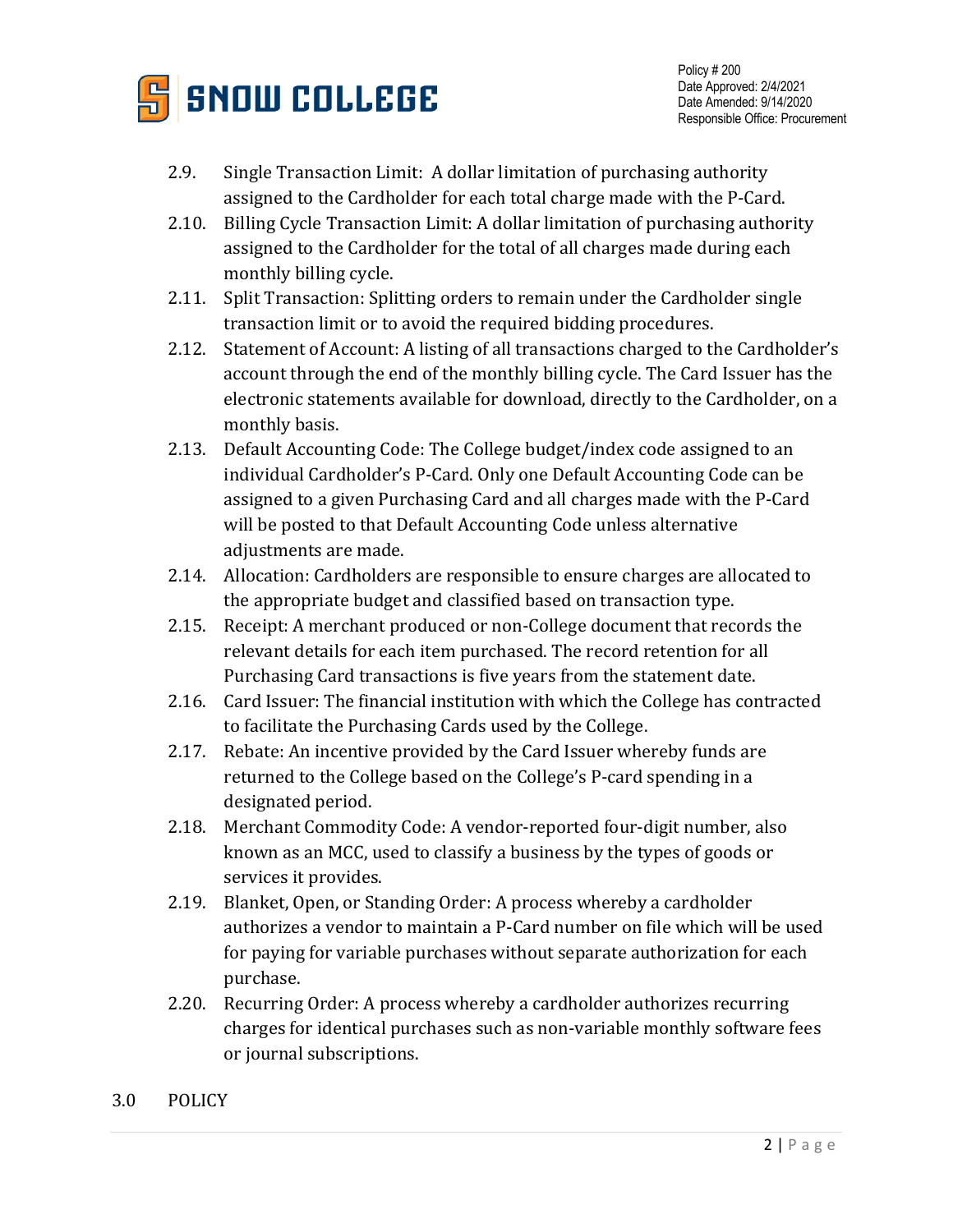

Policy # 200 Date Approved: 2/4/2021 Date Amended: 9/14/2020 Responsible Office: Procurement

- 3.1. Issuance: All cards are issued in accordance with this policy.
- 3.2. Card Ownership and Usage: All proposed Cardholders must attend the required training before card issuance and refresher training when required. The Cardholder is the individual responsible for expending College controlled funds. The Cardholder must sign all P-Card transaction logs. Cards are non-transferable from one individual to another. As per policy of the P-Card Provider, Cardholders only have a 60-day window from the post date of a fraudulent charge to report the fraudulent charge. If a fraudulent charge is not reported within the 60-day window, the charge will be deemed a personal purchase by the Cardholder and the Cardholder will be responsible to reimburse the College. The Cardholder is responsible for all purchases made on the P-Card.
- 3.3. Purchase Authorization: The Cardholder is responsible for obtaining authorization on all P-Card purchases, and the Budget Holder is responsible for issuing authorization to Cardholders.
- 3.4. The Cardholder is responsible for all charges against the card along with all itemized invoices/receipts and other supporting documentation. Once submitted to the P-Card Auditing Office for review as outlined within the current P-Card Procedures Manual, the documentation will be maintained electronically by the P-Card Auditing Office for a minimum of ten years.
- 3.5. Administrative Reviewers are responsible for ensuring that itemized receipts in the correct amounts are included to support each transaction and that all transactions are purchases in support of Department business purposes. Administrative Reviewers are co-responsible for transaction logs for which they sign off.
- 3.6. The single transaction limit amount assigned by the Administrative Reviewer of the Cardholder and shall be less than \$5,000 per purchase. If desired, Administrative Reviewers may establish lower limits for a given Cardholder. An exception to the \$5000 per-transaction limit can be given, in writing, to the Program Administrator by the Vice President of Finance and Administrative Services or the President of the College. Any purchases over \$5000 must be made in compliance with State and College Purchasing Code/Policies and Rules/Procedures.
- 3.7. The Billing Cycle Transaction Limit amount will be set by each department or administrative area in conjunction with the Program Administrator, but cannot exceed \$5,000 per billing period. An exception to the \$5000 billing cycle transaction limit can be given, in writing, to the Program Administrator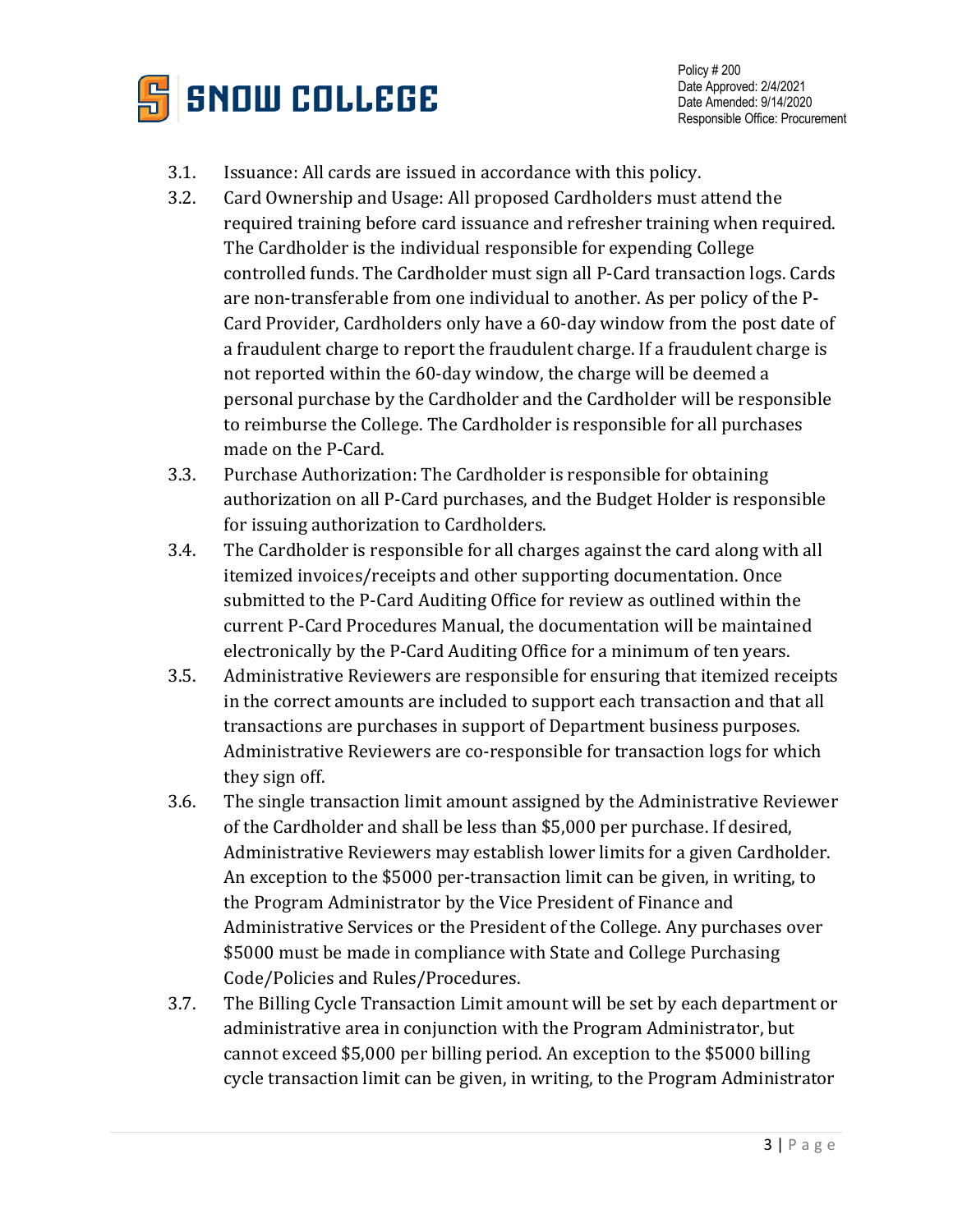

Policy # 200 Date Approved: 2/4/2021 Date Amended: 9/14/2020 Responsible Office: Procurement

by the Vice President of Finance and Administrative Services or the President of the College.

- 3.8. The Cardholder will initiate budget corrections to reallocate original posting of purchases on the P-Card to multiple budgets or accounts via the Card Issuer's allocation system, the College's internal budget transfer process, or the College's expense/funds transfer process.
- 3.9. Internal Review: Card usage will be reviewed by the P-Card Auditing Office. Any intentional or negligent misuse of the card shall result in card cancellation, disciplinary action, termination of employment, and/or legal action by the College. P-Card reconciliation packets are reviewed monthly by the P-Card Auditing Office and may be reviewed by other offices as needed.
- 3.10. Restrictions and Authorized Card Use: All restrictions will be set up and administered through the P-Card Program Administrator(s). Purchasing limits will be established at the time of application and can be modified, if necessary, at a later date. Using the P-Card to obtain items for personal use or for non-College purposes is not allowed, even if the Cardholder intends to reimburse the College. Cardholders are authorized to use the P-Card to purchase merchandise or allowed services, as required, as a function of their duties at the College, from any supplier with the exception of the following unless authorized by the Vice President of Finance and Administrative Services, President of the College, or other authorized person as listed below:
	- 3.10.1. Unapproved printing or imprinting (Printing approval should be obtained from the Marketing Department prior to placing any order which would include official Snow College logos.)
	- 3.10.2. Alcoholic beverages
	- 3.10.3. Fines, late fees, penalties, (including parking tickets)
	- 3.10.4. Gifts, gift cards, gift certificates, flowers, or cards except as allowed in the College's gift policy
	- 3.10.5. Entertainment
	- 3.10.6. Drones and drone-related accessories (Drone purchases may also be authorized by the Provost or Vice President of Technical Education)
	- 3.10.7. Computers, unless purchased by the College IT Department
	- 3.10.8. Cell phones, phone accessories, or cell phone plans
	- 3.10.9. Student events, tuition, scholarships, or stipends
	- 3.10.10. To set up blanket, open, or standing orders
	- 3.10.11. Any non-authorized Merchant Commodity Code purchases
	- 3.10.12. Personal purchases (All purchases must be business related)
	- 3.10.13. Cash advances or cash awards, including honorariums